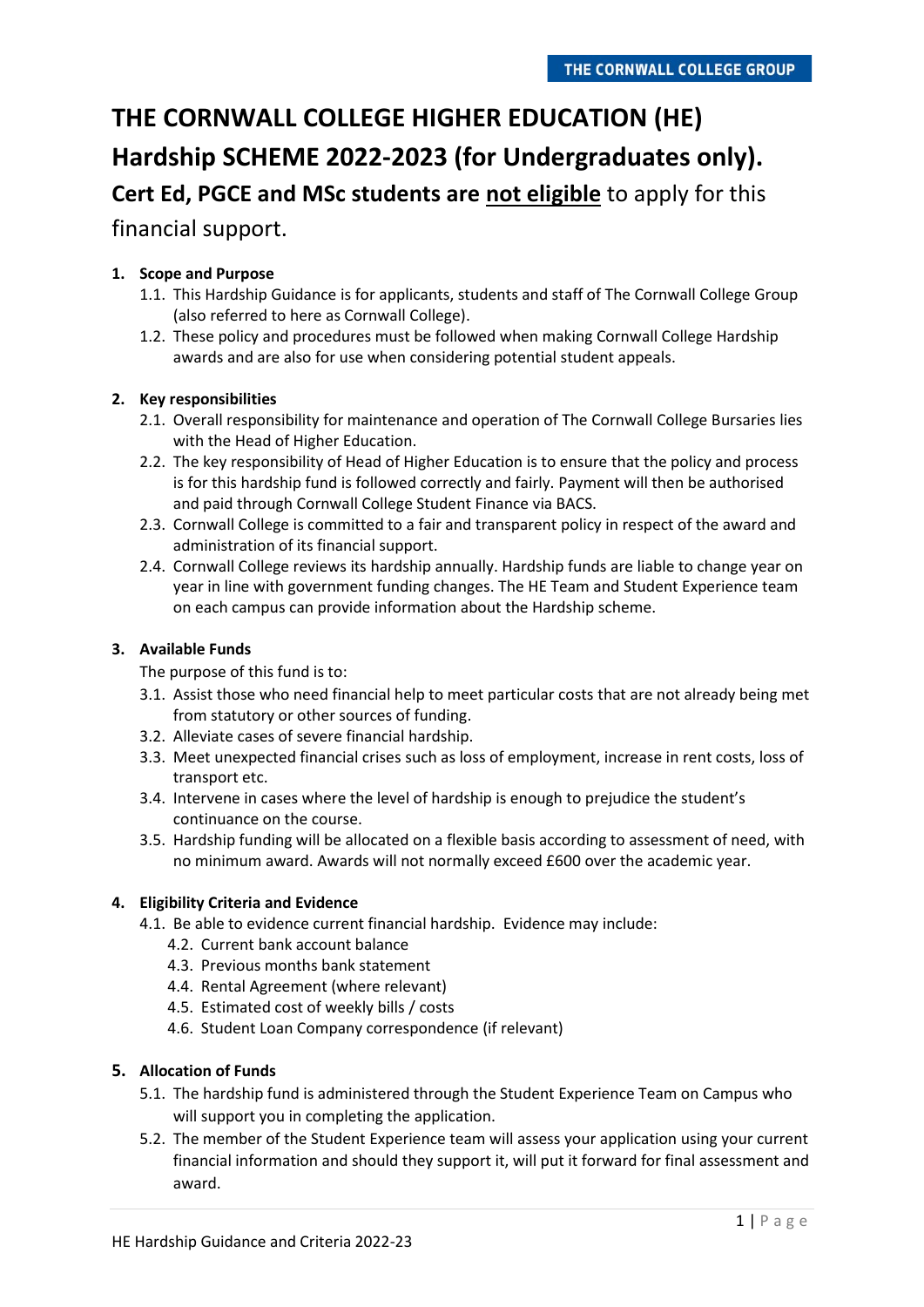5.3. The final assessment will be confirmed, post a review of the information available, as agreed by the Head of Higher Education and / or Student Experience Manager for HE and / or Student Finance Manager.

# 6. **Outstanding fees and other monies owing to Cornwall College**

6.1. Where a student has fees or other monies owing to Cornwall College relating to their studies Cornwall College we will review the individual situation and may, potentially withhold the payments until such time as the outstanding amount has been paid. Please see Cornwall College's Fees Policy for further information about non-payment of fees.

#### **7. Withdrawals**

7.1. Students must be fully enrolled at the time that the hardship payment is applied for. No payment will be made to students who have interrupted or suspended their studies. Students who withdraw prior to the payment date will not be entitled to a pro rata payment.

# **8. Appeals**

- 8.1. Unsuccessful applicants wishing to appeal should write to the Head of HE within 10 working days of the date of notification of the outcome of their application stating clearly the grounds for appeal.
- 8.2. Appeals will only be considered where there is evidence that a procedural irregularity has occurred in processing the application. Appeals against the content of the published Cornwall College Hardship guidance itself cannot be accepted.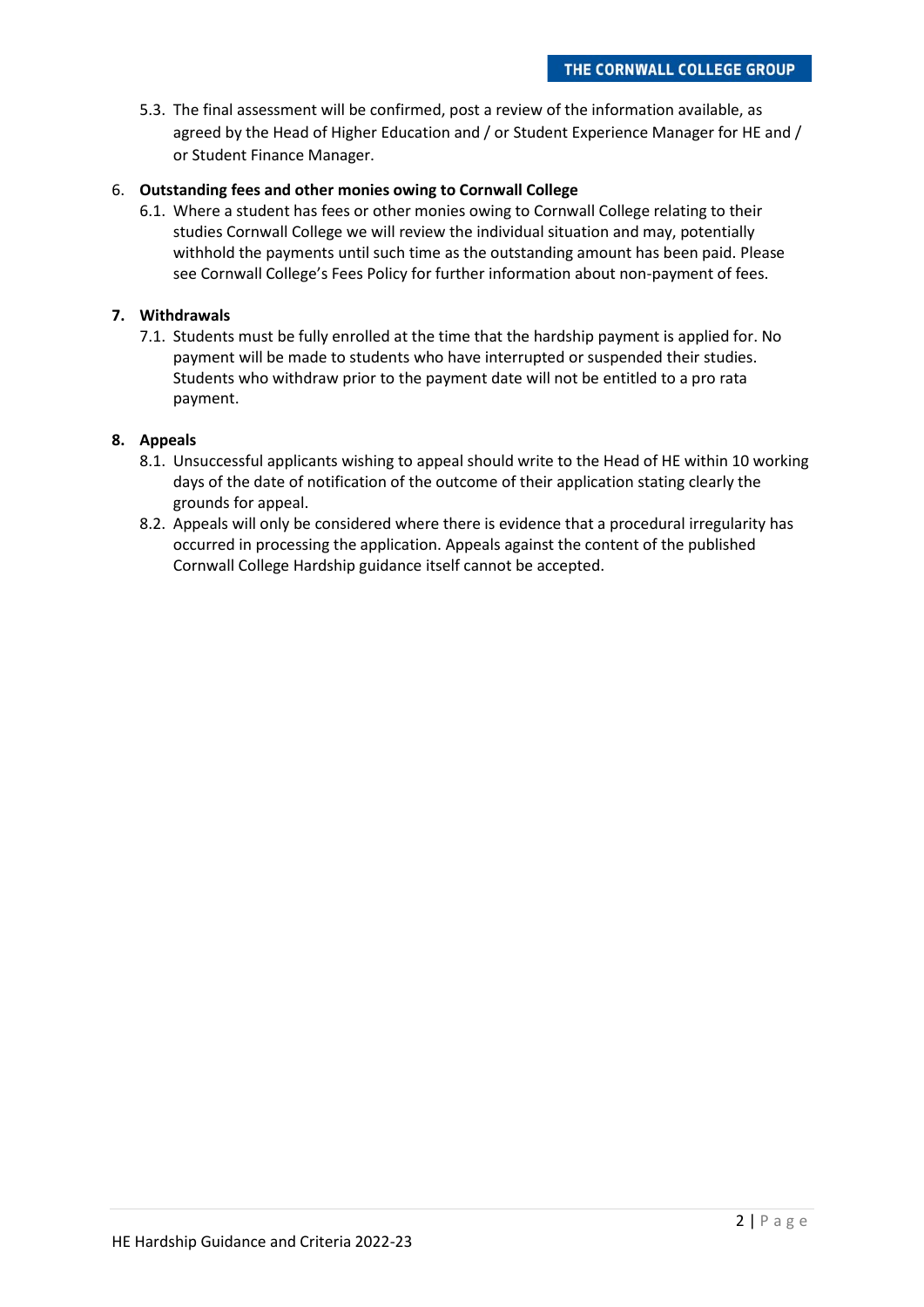# **HE Hardship 2021-2022 APPLICATION FORM**

Please read the guidance notes carefully before applying. Amounts awarded will take into consideration your immediate circumstances, but will not exceed £600 over the academic year.

We strongly encourage you to speak to a member of the Student Experience Team before submitting this form. If completing electronically, please email t[o studentfinance@cornwall.ac.uk](mailto:studentfinance@cornwall.ac.uk) and it will be sent onto your campus Student Experience Manager for review.

| <b>Personal Details:</b>                                                                                                                                                                                                                  |                     |                |
|-------------------------------------------------------------------------------------------------------------------------------------------------------------------------------------------------------------------------------------------|---------------------|----------------|
| Title:                                                                                                                                                                                                                                    | Surname:            |                |
| <b>First Names:</b>                                                                                                                                                                                                                       | Date of birth:      |                |
| <b>Contact Address:</b>                                                                                                                                                                                                                   |                     | Post Code:     |
| Telephone - Landline:                                                                                                                                                                                                                     | Telephone - Mobile: |                |
| Email:                                                                                                                                                                                                                                    |                     |                |
| Programme Manager:                                                                                                                                                                                                                        |                     |                |
| Course Title:                                                                                                                                                                                                                             |                     | Year of Study: |
| <b>Bank details</b><br>This will only be used if application is successful. If you would prefer not to provide this information at<br>this stage you can provide it upon confirmation of the financial award but this will delay payment. |                     |                |
| <b>Name on Account</b>                                                                                                                                                                                                                    |                     |                |
| <b>Sort Code</b>                                                                                                                                                                                                                          |                     |                |
| <b>Account Number</b>                                                                                                                                                                                                                     |                     |                |
| <b>Student Funding Details</b>                                                                                                                                                                                                            |                     |                |
| What type of funding have you applied for or are in receipt of? (Tick all that apply and add details of the<br>current status / details of each one)                                                                                      |                     |                |
| Student Maintenance Loan<br>٠                                                                                                                                                                                                             |                     |                |
| Other                                                                                                                                                                                                                                     |                     |                |
| When did you submit your application<br>for funding? (Please provide evidence)                                                                                                                                                            |                     |                |
| Have you applied for or are you in receipt<br>of a Cornwall College HE Bursary?                                                                                                                                                           |                     |                |